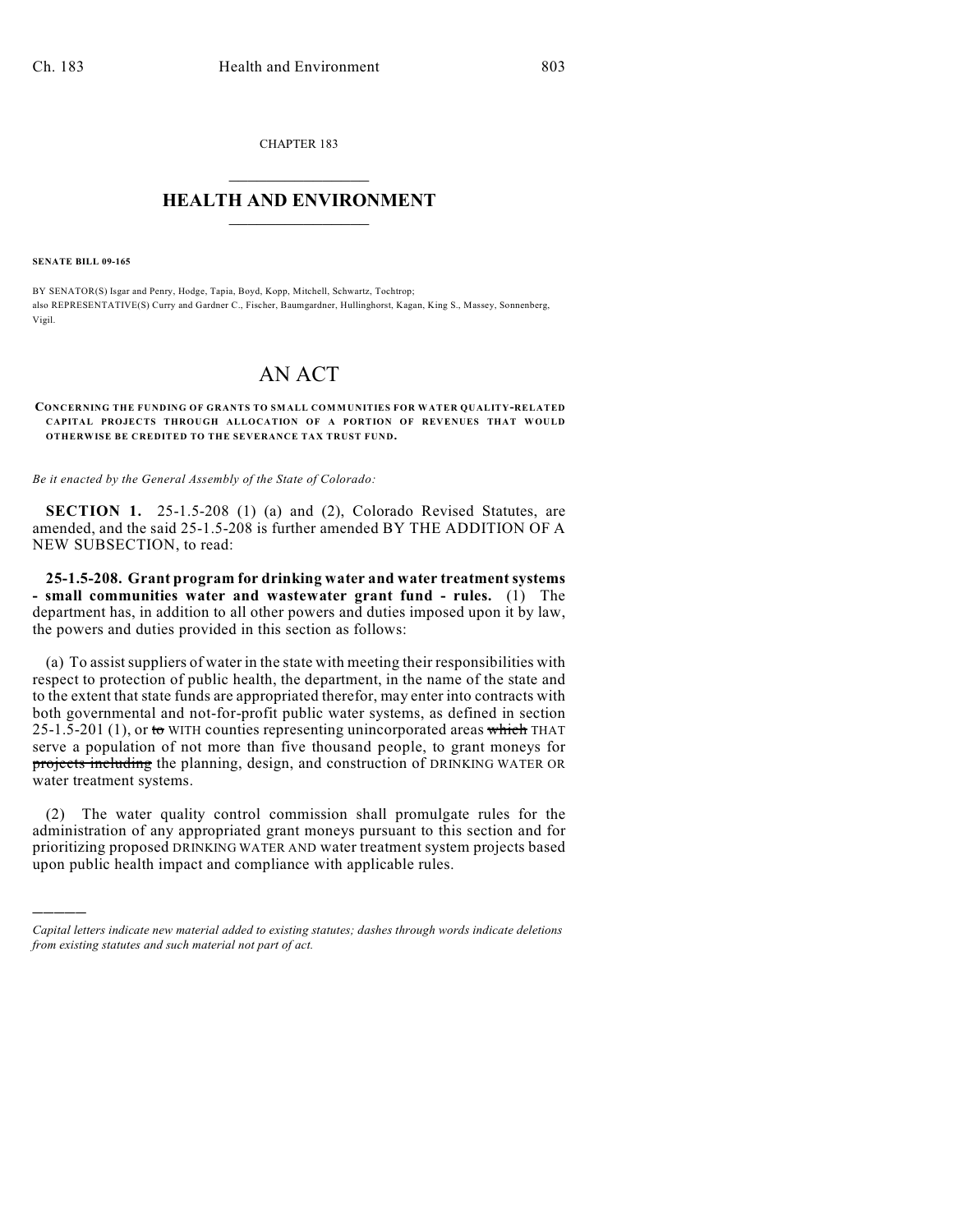(4) (a) THERE IS HEREBY CREATED IN THE STATE TREASURY THE SMALL COMMUNITIES WATER AND WASTEWATER GRANT FUND, REFERRED TO IN THIS SUBSECTION (4) AS THE "FUND". THE FUND SHALL CONSIST OF MONEYS TRANSFERRED PURSUANT TO SECTION 39-29-109 (2) (a) (III), C.R.S., AND ANY OTHER MONEYS TRANSFERRED TO THE FUND BY THE GENERAL ASSEMBLY. THE FUND SHALL BE USED ONLY FOR GRANTS MADE PURSUANT TO THIS SECTION. ALL INCOME DERIVED FROM THE DEPOSIT AND INVESTMENT OF THE MONEYS IN THE FUND SHALL BE CREDITED TO THE FUND. AT THE END OF EACH FISCAL YEAR, ALL UNEXPENDED AND UNENCUMBERED MONEYS IN THE FUND SHALL REMAIN IN THE FUND AND SHALL NOT REVERT TO THE GENERAL FUND OR TO ANY OTHER FUND.

(b) THE REVENUES IN THE FUND ARE CONTINUOUSLY APPROPRIATED TO THE DEPARTMENT FOR THE PURPOSES OF THIS SECTION.

**SECTION 2.** 39-29-109 (2) (a), Colorado Revised Statutes, as amended by Senate Bill 09-208, enacted at the First Regular Session of the Sixty-seventh General Assembly, is amended to read:

**39-29-109. Severance tax trust fund - created - administration - distribution of moneys - repeal.** (2) State severance tax receipts shall be credited to the severance tax trust fund as provided in section 39-29-108. Except as otherwise set forth in section 39-29-109.5, all income derived from the deposit and investment of the moneys in the fund shall be credited to the fund. At the end of any fiscal year, all unexpended and unencumbered moneys in the fund shall remain therein and shall not be credited or transferred to the general fund or any other fund. All moneys in the fund shall be subject to appropriation by the general assembly for the following purposes:

(a) **The perpetual base account.** (I) (A) The moneys in the severance tax trust fund as of July 1, 1995, and one-half of the severance tax receipts credited to the fund for fiscal years commencing on and after July 1, 1995, shall be credited to the perpetual base account of the fund and used for state water projects pursuant to sections 37-60-119 and 37-60-122, C.R.S. The authorization and contract for each such project shall require repayment of principal and interest to the fund, and moneys so repaid shall be credited to the perpetual base account of the fund.

 $(H)$  (B) Notwithstanding any provision of subparagraph  $(H)$  of this paragraph (a) to the contrary, on the effective date of this subparagraph (II) SUB-SUBPARAGRAPH (B), the state treasurer shall deduct twenty million dollars from the perpetual base account of the fund and transfer such sum to the general fund.

(C) THIS SUBPARAGRAPH (I) IS REPEALED, EFFECTIVE JULY 1, 2009.

(II) ONE-HALF OF THE SEVERANCE TAX RECEIPTS CREDITED TO THE FUND FOR FISCAL YEARS COMMENCING ON OR AFTER JULY 1, 2009, SHALL BE CREDITED TO THE PERPETUAL BASE ACCOUNT OF THE FUND AND USED FOR STATE WATER PROJECTS PURSUANT TO SECTIONS 37-60-119 AND 37-60-122, C.R.S.; EXCEPT THAT THE TOTAL AMOUNT OF SEVERANCE TAX RECEIPTS CREDITED TO THE PERPETUAL BASE ACCOUNT DURING SAID FISCAL YEAR SHALL NOT EXCEED FIFTY MILLION DOLLARS UNLESS THE CAP ESTABLISHED IN SUBPARAGRAPH (III) OF THIS PARAGRAPH (a) IS EXCEEDED.